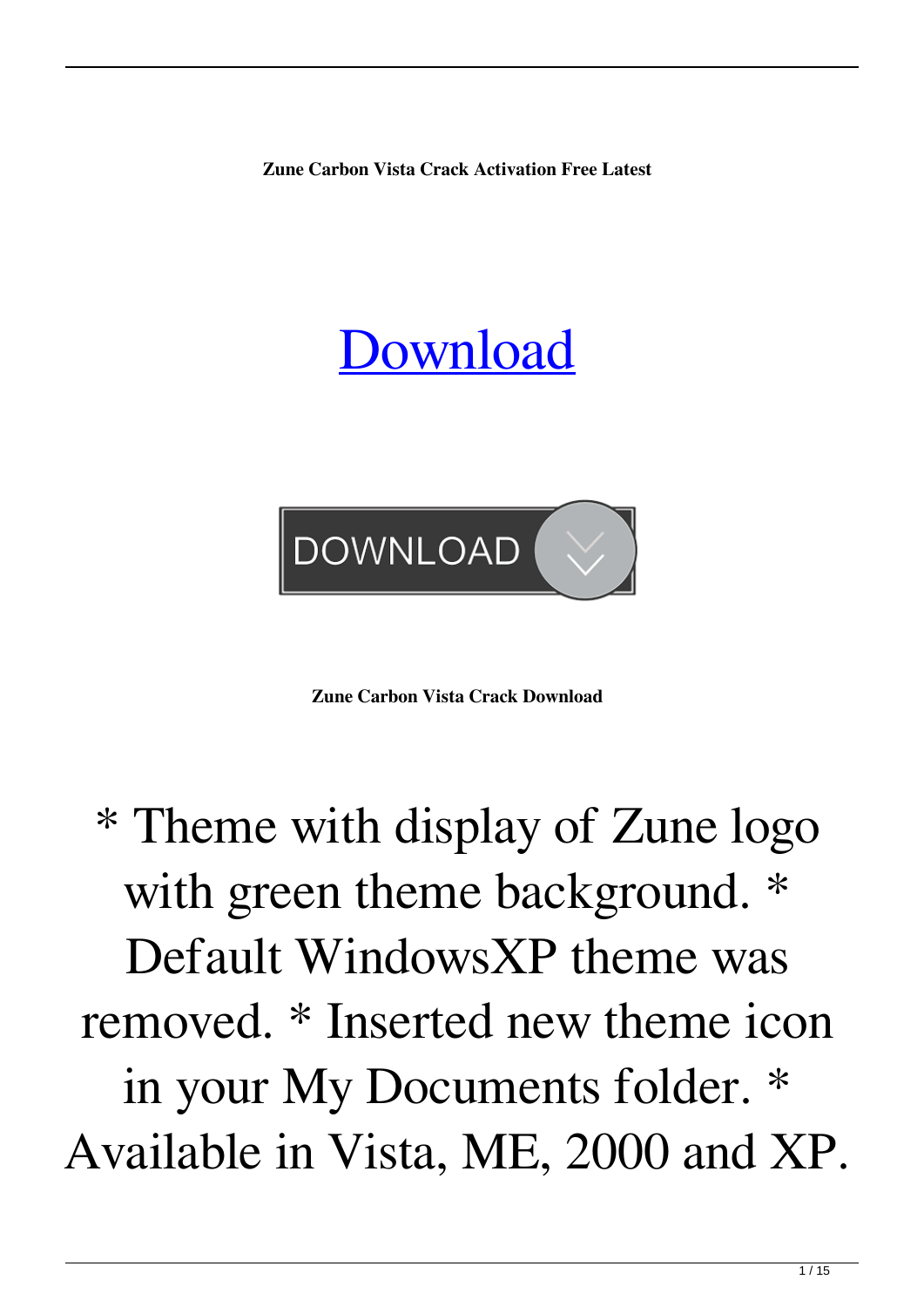Please read attached screenshot for details. This zip contains: \* ZuneSkin.exe \* Zune.ico \* Zune.dll \* ZuneSkin.zip \* Zune.xml New & Improved Summer Edition! Sizing is different now! Windows XP Theme Collection 2002 Summer Edition v1.0 Windows XP Theme Collection 2002 Summer Edition v1.1 Windows XP Theme Collection 2002 Summer Edition v1.1a File size is up about 4MB. Theme is built to work with any XP Theme or XP Default. To change the size of the whole theme go to here: Changes: \* For XP Theme version I have modified the code to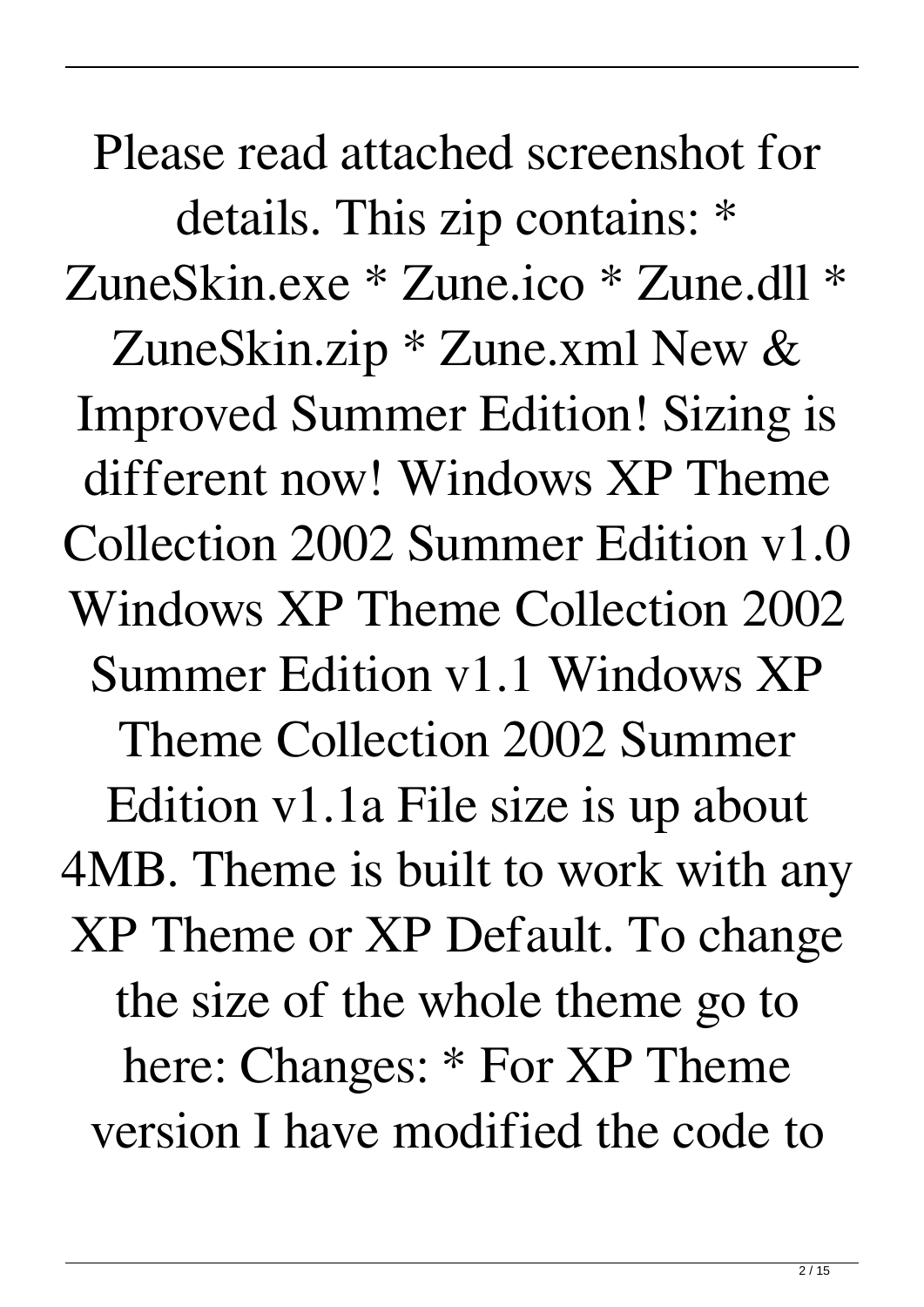make it fit more into the XP theme. \* I did not like the way that the background of the XP theme was about the same size as the green and black parts. To fix this I moved the green part of the background behind the black part. \* I think the skin is now a little bit easier to see against the XP background. \* In this version I have made the XP theme a little bigger. \* I have changed the XP toolbars to fit the XP theme. \* I have changed the the XP theme to reflect that I no longer have the blue highlight border around some of the items. \* I changed the XP border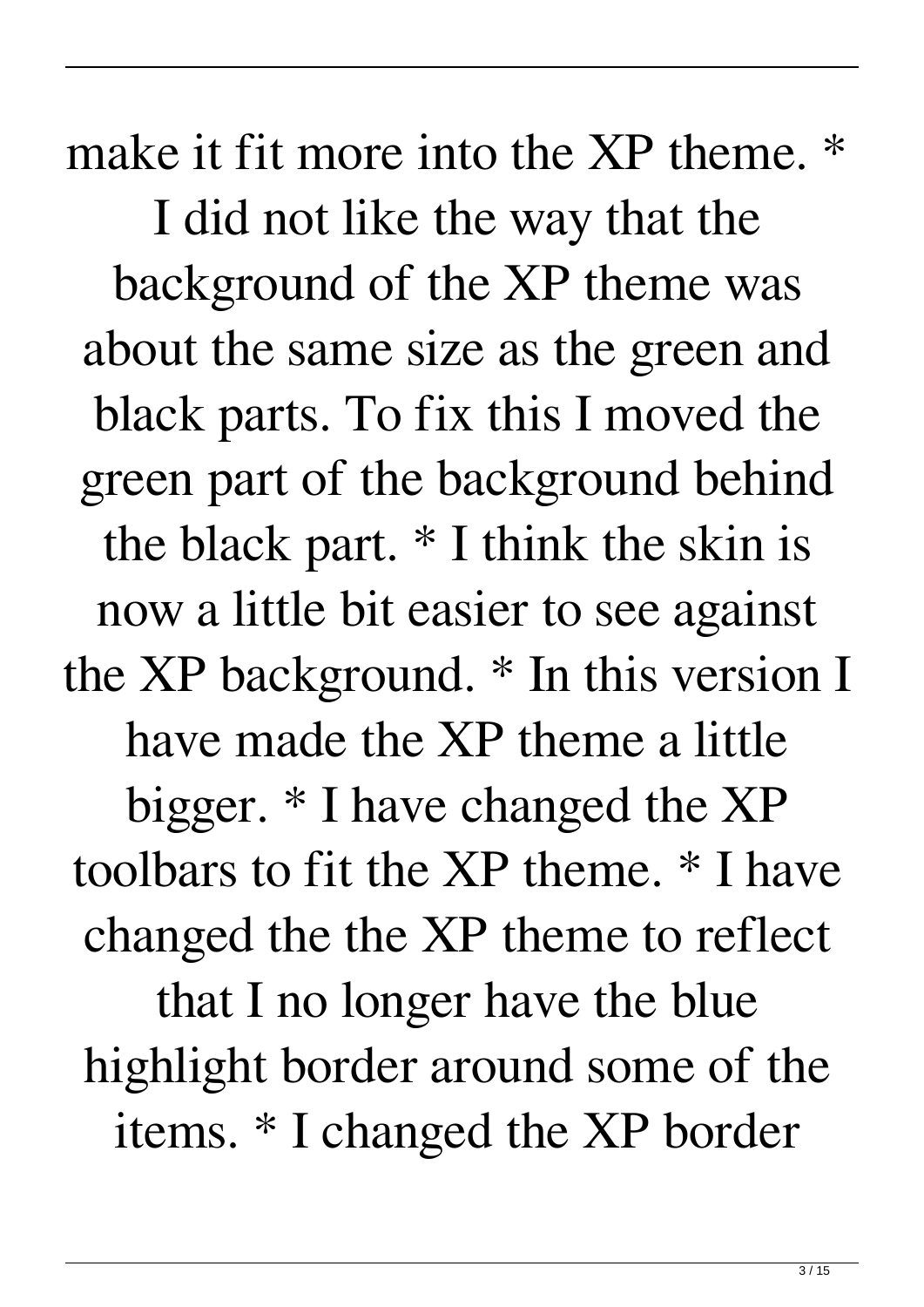back to a light grey border. \* I have removed the "close" button on the XP toolbars (It was originally a button but it was tiny). \* I have added two new

buttons to the "Add/Remove Programs" toolbar. \* I have changed the fonts to be more XP-like. \* I have removed the icons from the taskbar buttons because I do not think they are needed. \* I have removed the rectangle on the left side of the taskbar buttons. \* I have added some code to handle the XP taskbar buttons for those that do not have them. \* I have modified the XP theme to not go into the taskbar when in "Full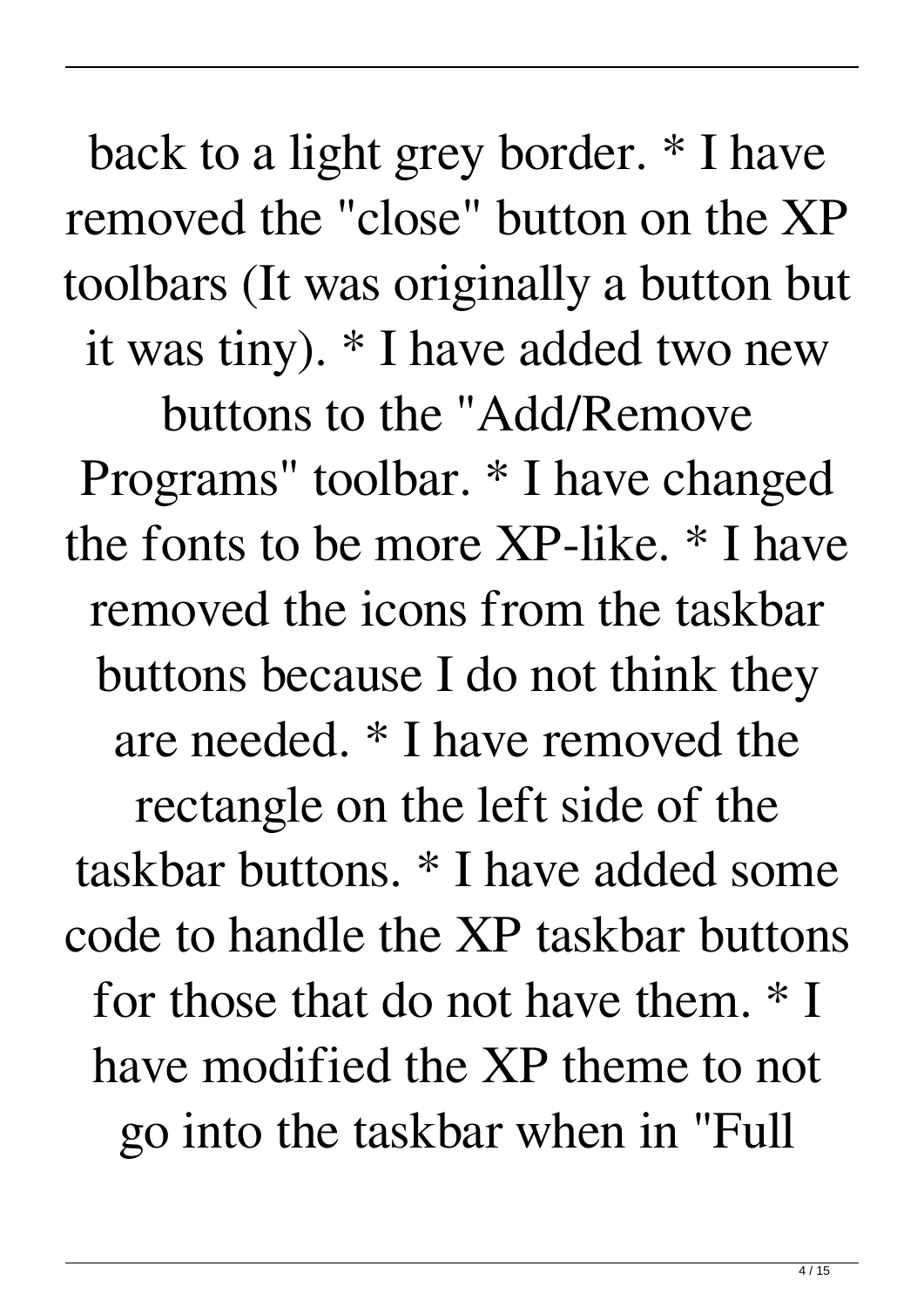## Screen" mode. \* The XP background is now the same color as the background color for the skin. You can download

**Zune Carbon Vista Crack + Free (Latest)**

Zune carbon has three different types of faceplate: Xbox faceplate is similar to Zune brandfaceplate. Zune faceplate is designed to look like the old Zune brandfaceplate and Zune carbon was designed to look like the new Zune carbon faceplate. This theme was last modified by JZDEV on 2010/05/22. Added: A widescreen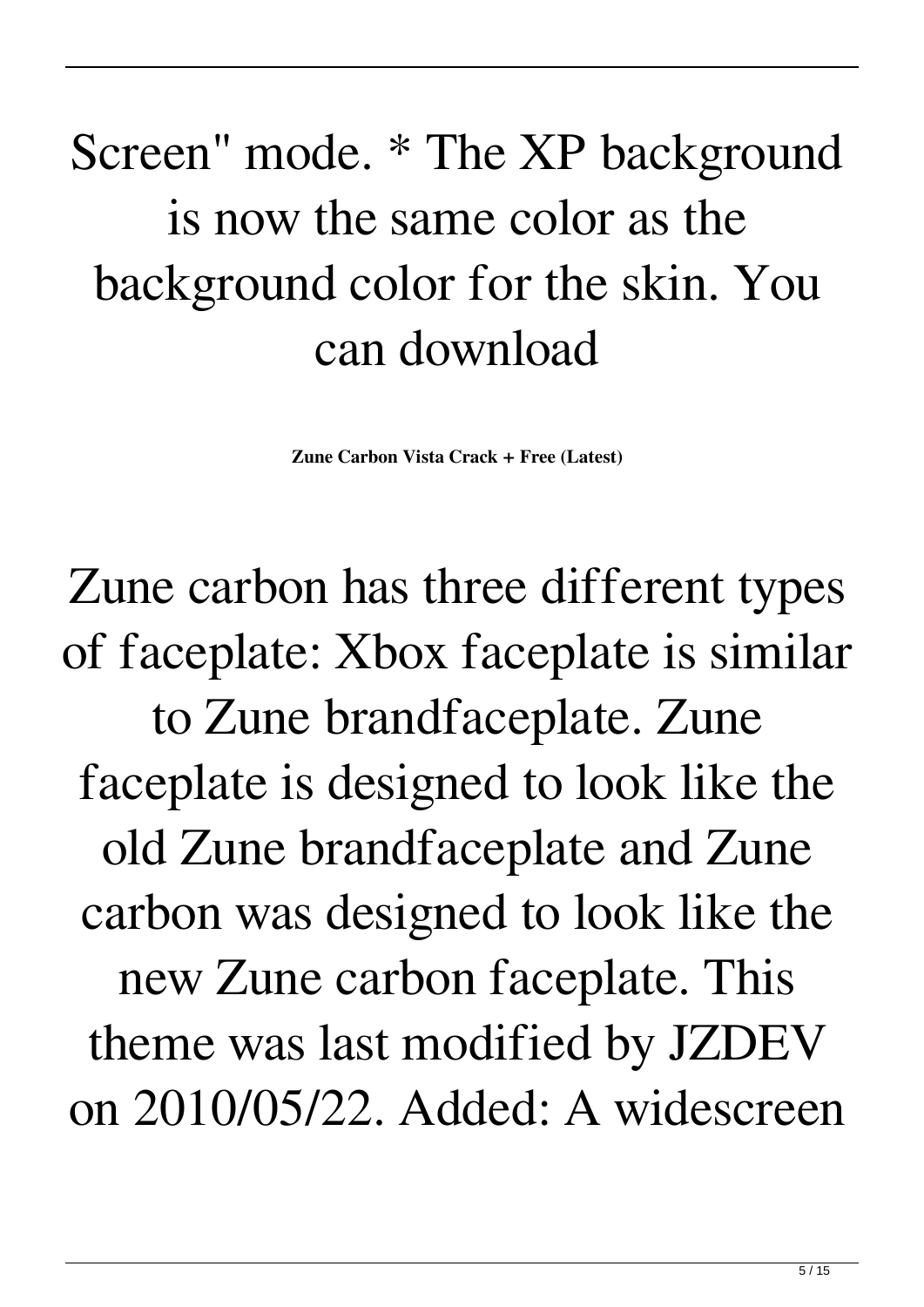fallback image for non widescreen displays. A widescreen colourscheme for widescreen displays. Zune carbon colourscheme to support bacground colour. Zune carbon faceplate to be available with normal and thick edges. Zune carbon faceplate to be a normal or thick border. Zune carbon faceplate to be fullscreen or windowed. Zune carbon logo to appear centered in logo icons. Zune faceplate to be a black or white border. Supported OS's: Microsoft Windows XP Microsoft Windows Vista Download: Zune carbon theme is available to download from my site.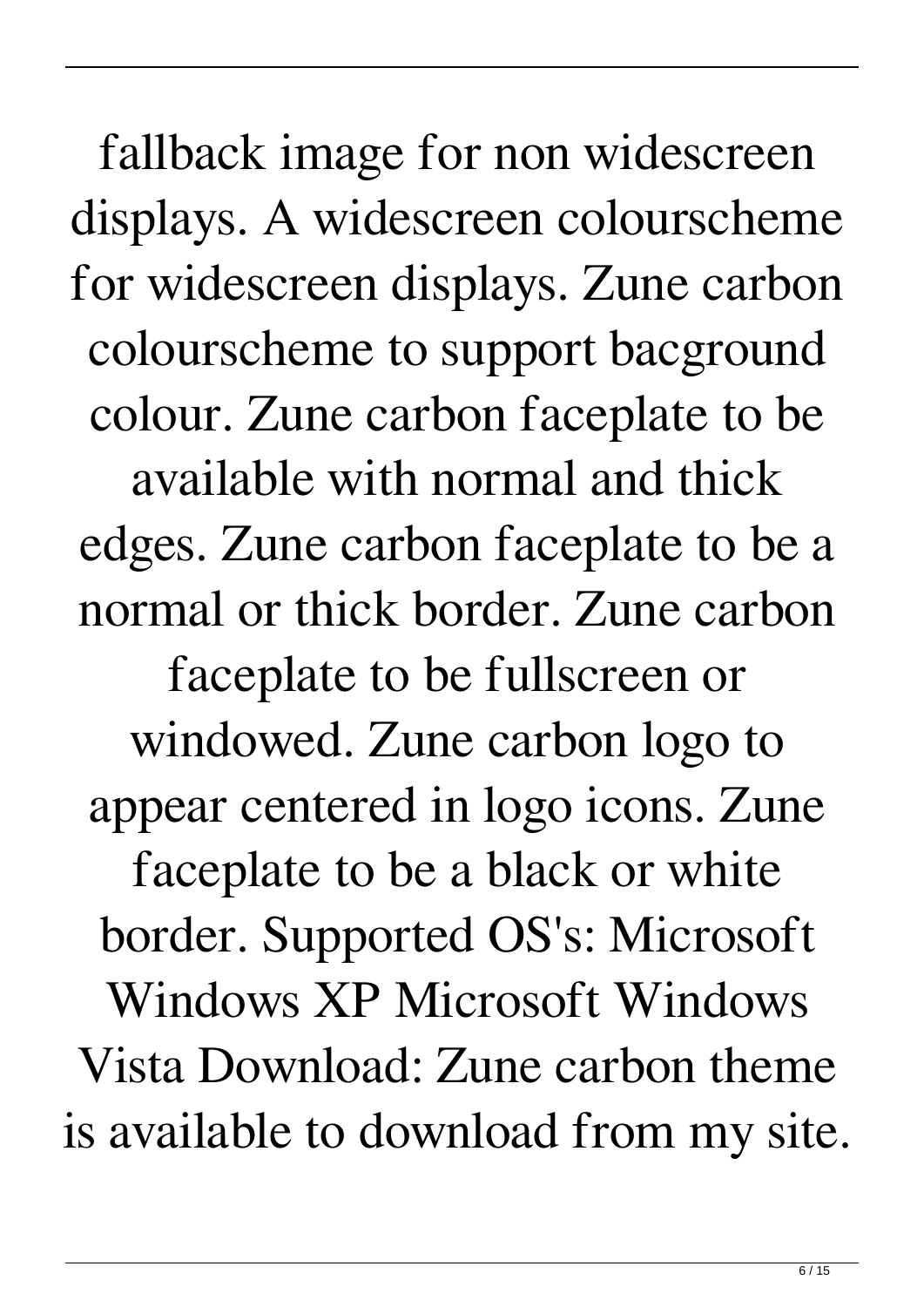Instructions: To install this theme just extract the zip archive and it's done. You can use the supplied guide to make it easy for you. If you don't want to use the supplied guide, and just want to change the theme colours, you can use this to create your own guide. 1. Download the following two files: 1a. If you have MSN on your Windows, you'll need the following information: Download Zune carbon from the download area to the desktop. 2. In the My Computer window right-click on the Zune carbon folder. Select Open Folder Location. 3. In the open folder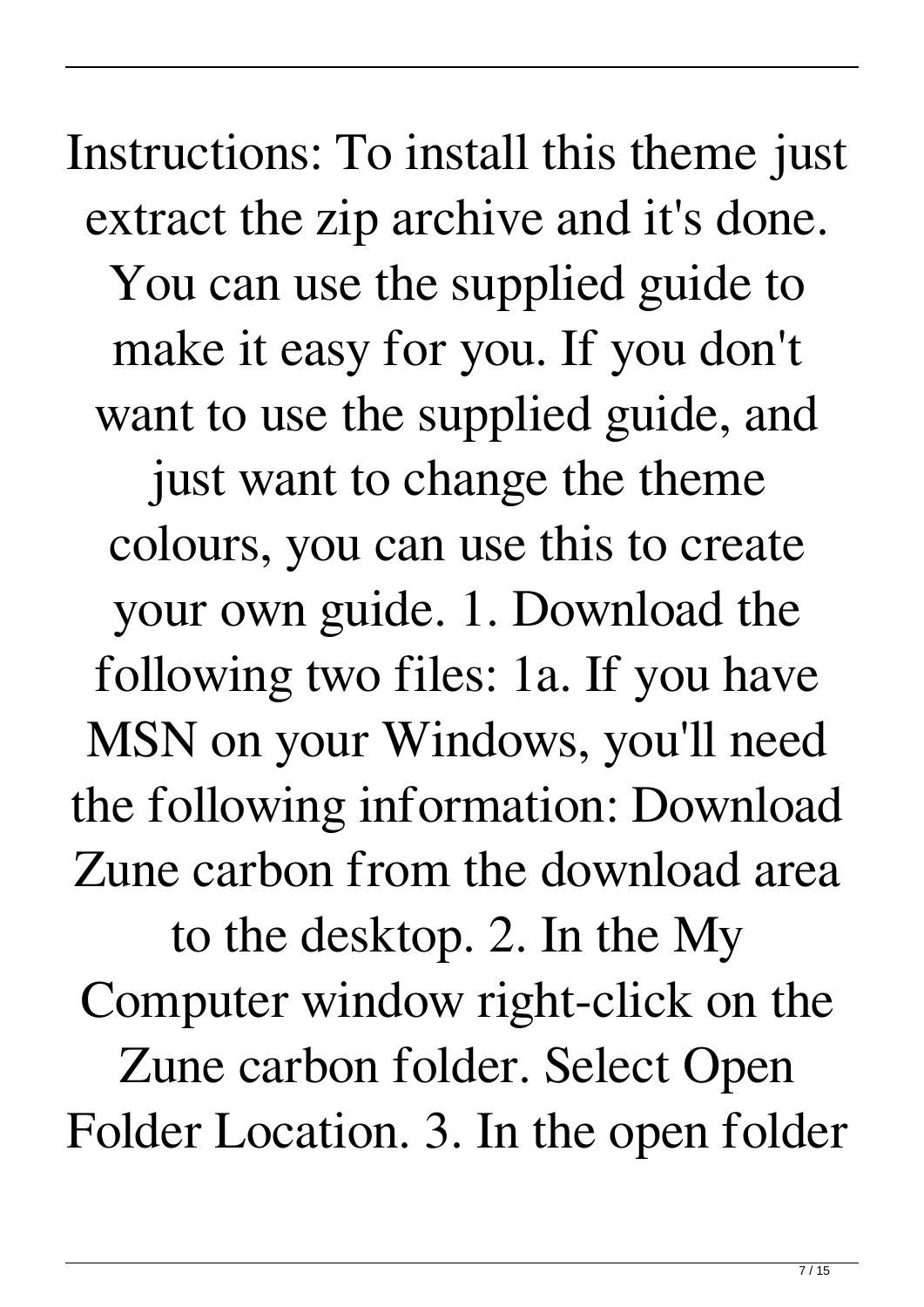window select the Zune Carbon folder. 4. Click the Start button, select Run..., type the following: C:\Windows\system32\mspaint.exe [ENTER] Right-click on the mspaint.exe file, select "Run as Administrator". 5. Select "Use the selection below". 6. In the box select the following: Change theme Change background 7. Right-click on the Desktop Background, select "Properties", then click on the Properties button. 8. Select the "Choose a picture" button. 9. Select the right click menu, select " 81e310abbf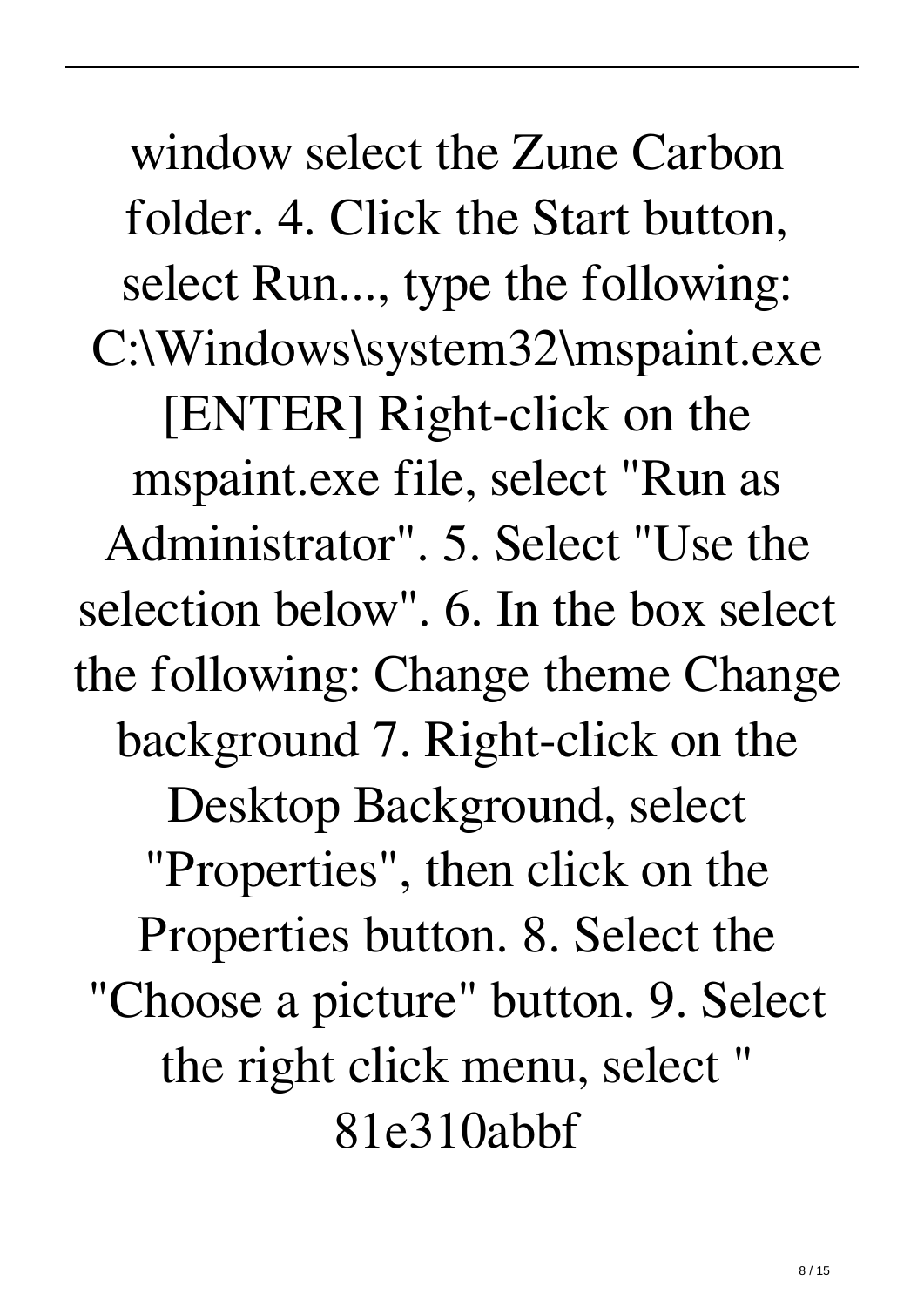Welcome to the Zune Carbon Vista Theme for Microsoft Windows XP. This is the modified version of Zune Carbon theme. Its really nice and fun to use. This theme is really great and useful. And this is the freeware version. To download zune carbon vista, you can use the link below. If you like this theme, please rate it in the form above. If you have any problem, please contact us. Here is what I came up with; I hope you like it, I had fun making this.Intestinal B cells: new insight into their activation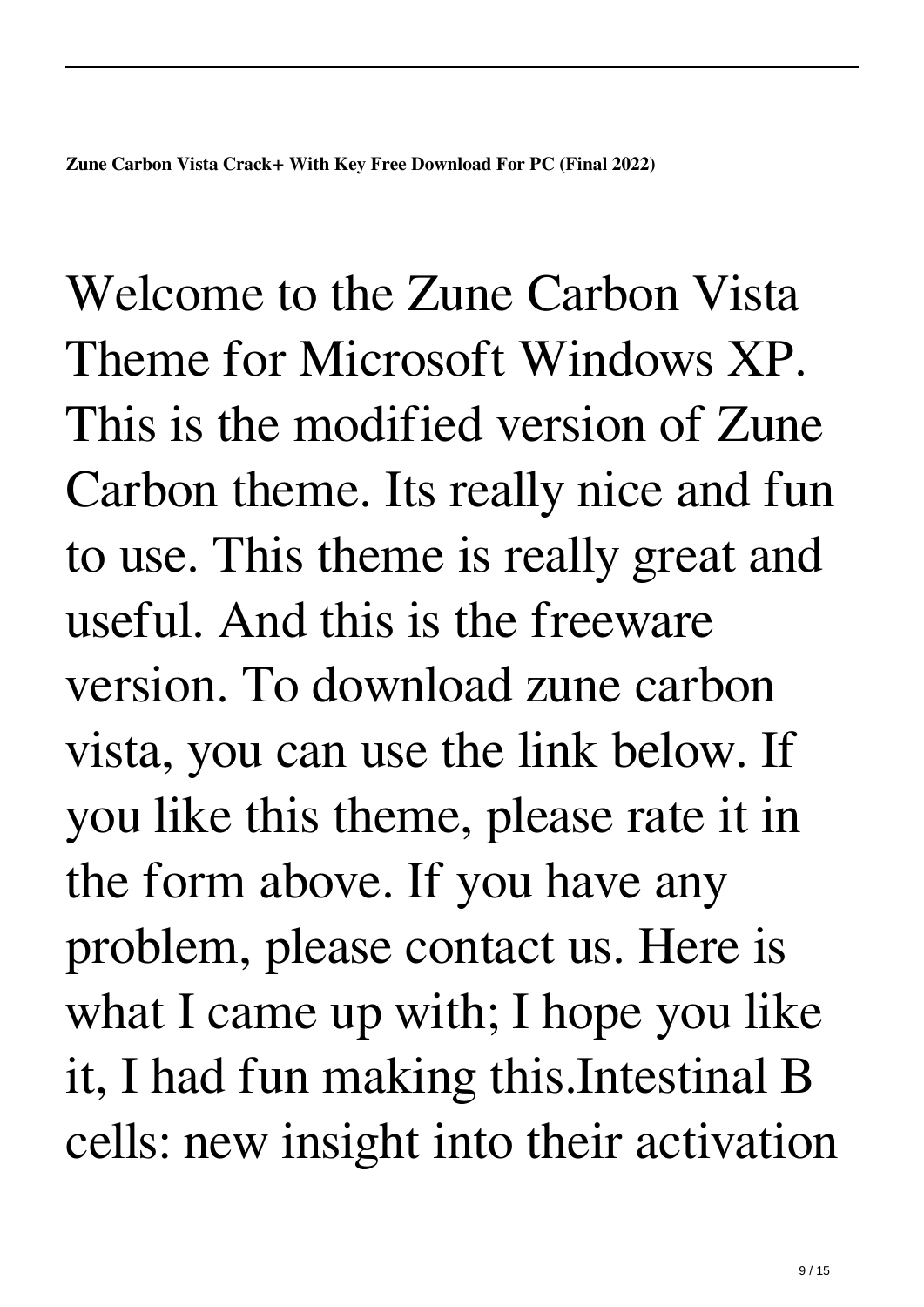and function. The B cell-mediated immune response is an important part of mucosal immunity. B cells have been shown to play a role in several mucosal diseases including allergies and inflammatory bowel disease. The mucosal B cell compartment is heterogeneous, consisting of B cells that produce antibodies, T cells and T follicular helper cells. These distinct subsets of B cells can be characterized on the basis of their immunoglobulin receptor and developmental origin. In this review, we will focus on recent studies that characterize the heterogeneous B cell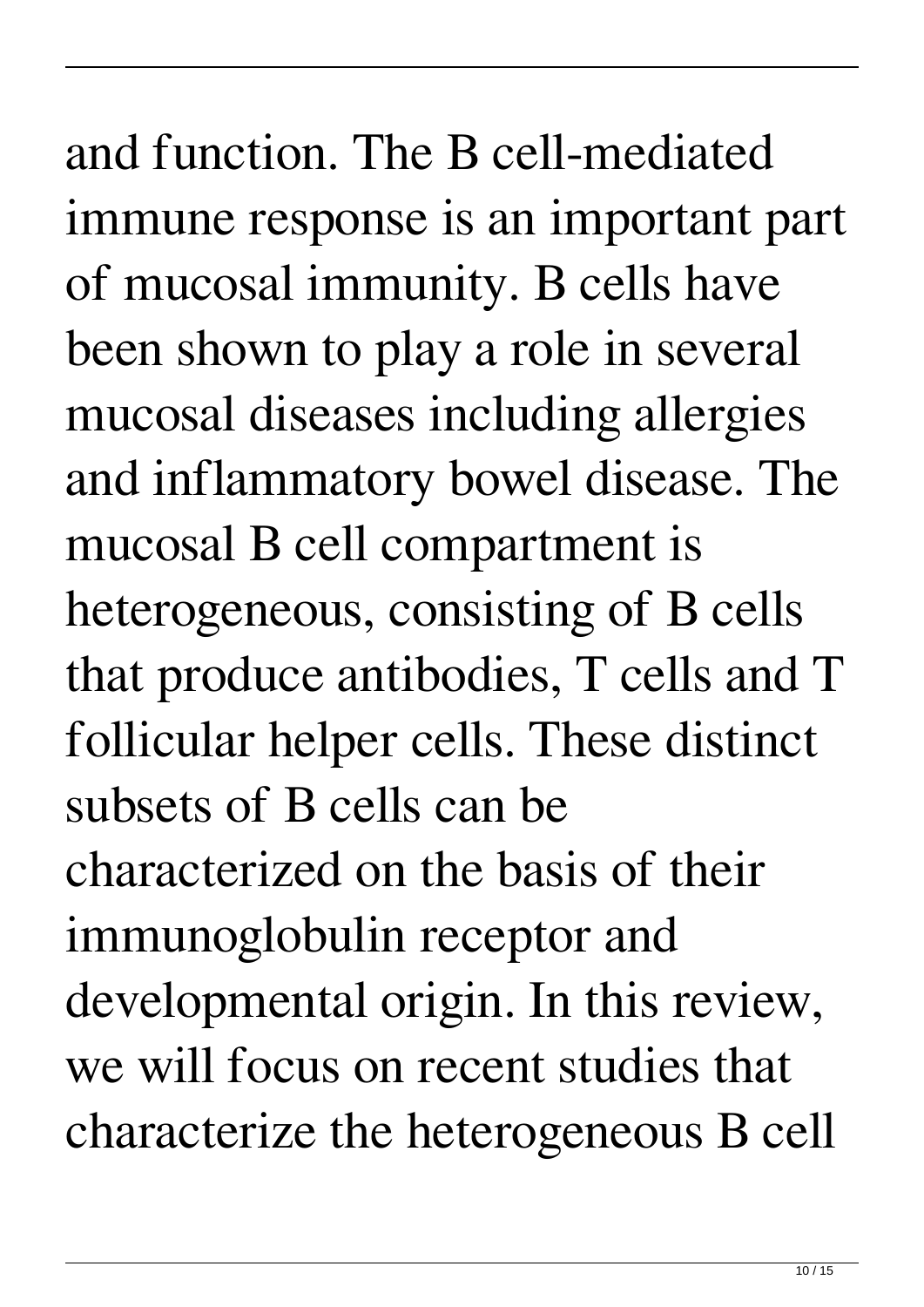compartment in the intestine and highlight the role that intestinal B cells play in intestinal mucosal immunity.Venezuela, India to drill for more oil Bilateral cooperation between India and Venezuela is expected to accelerate with the two countries signing a deal on Monday to extend the oil block C3 located in the Orinoco Belt. The deal, which was signed in Caracas by Indian Oil Minister Dharmendra Pradhan and Venezuela's Oil Minister Eulogio Del Pino, will pave the way for the first 1,000 barrels of oil to be exported to India in October. "It will give about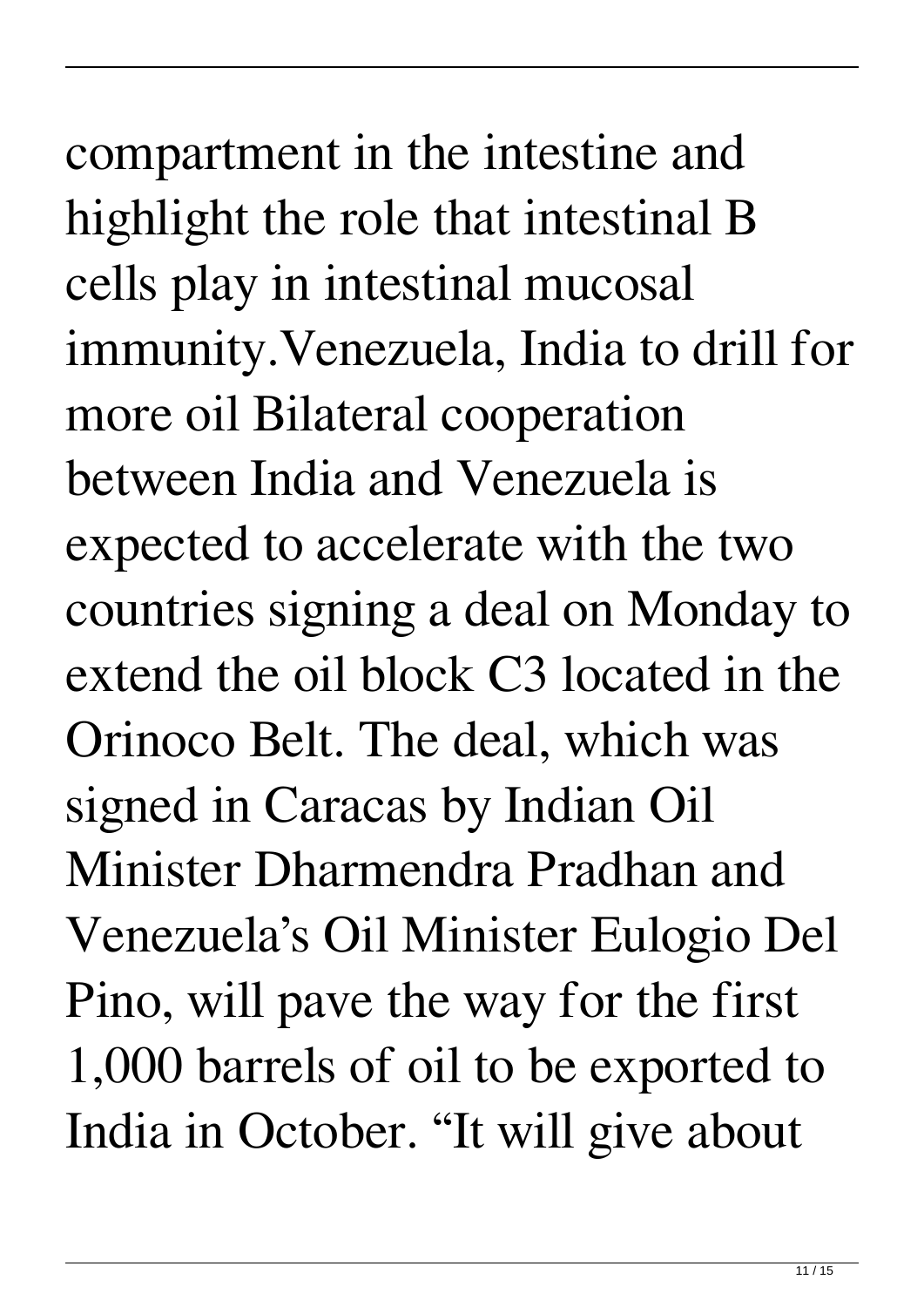100,000 tonnes of light crude from the block to India annually," said a senior Indian oil ministry official. C3, which is on the Venezuelan side of the Venezuelan-Vietnamese shared border, covers the Coro-1 and the Orinoco Belt fields in eastern Venezuela, and the Alondra-1 and La Campana fields in the Orinoco Belt. It also overlaps with C2 and C4, which were awarded to ONGC Videsh Ltd (OVL) for the phase-I and phase-II of its \$1.6-billion-bid for C1. India and Venezuela, which have been working closely to enhance cooperation in the energy sector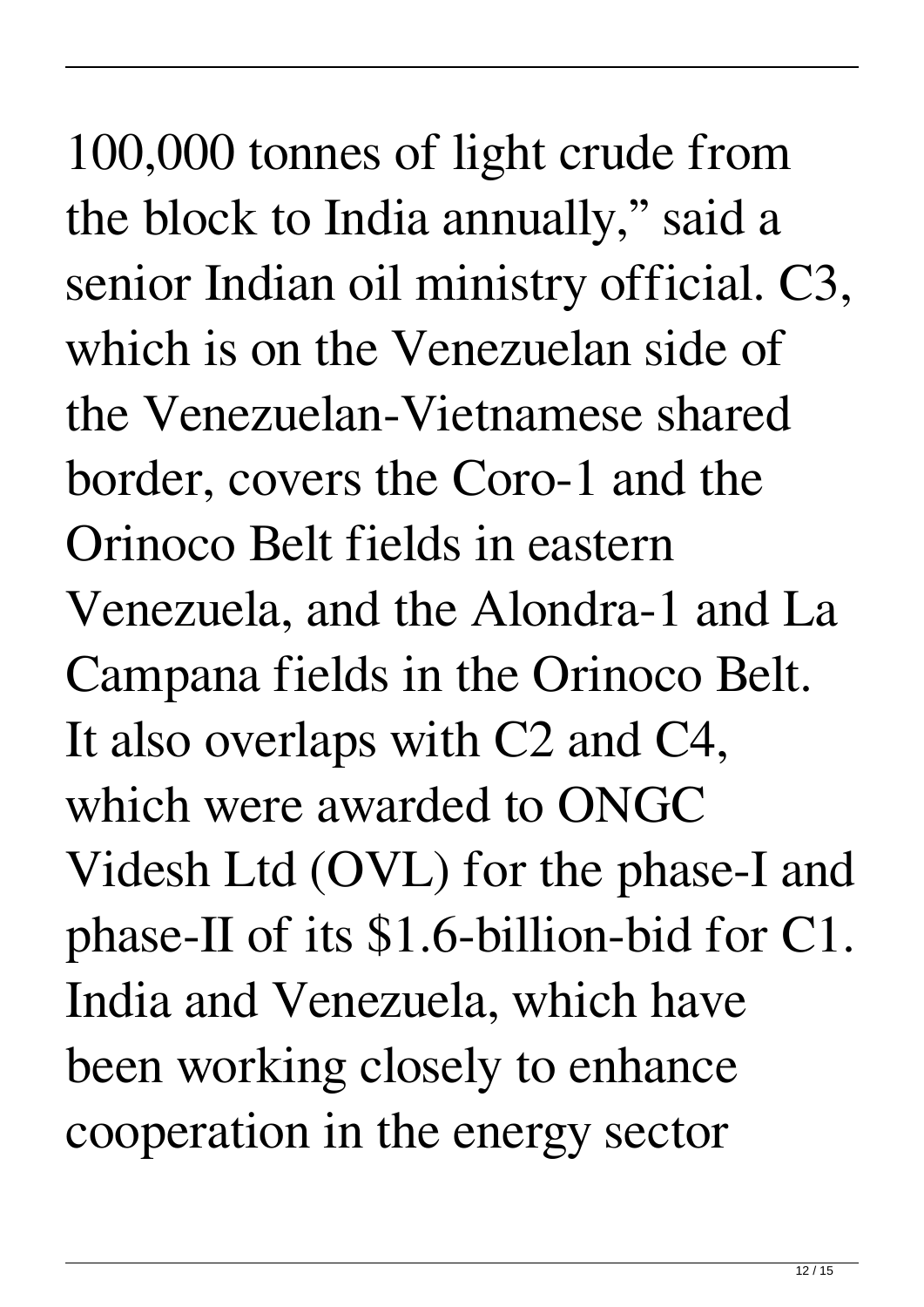**What's New In Zune Carbon Vista?**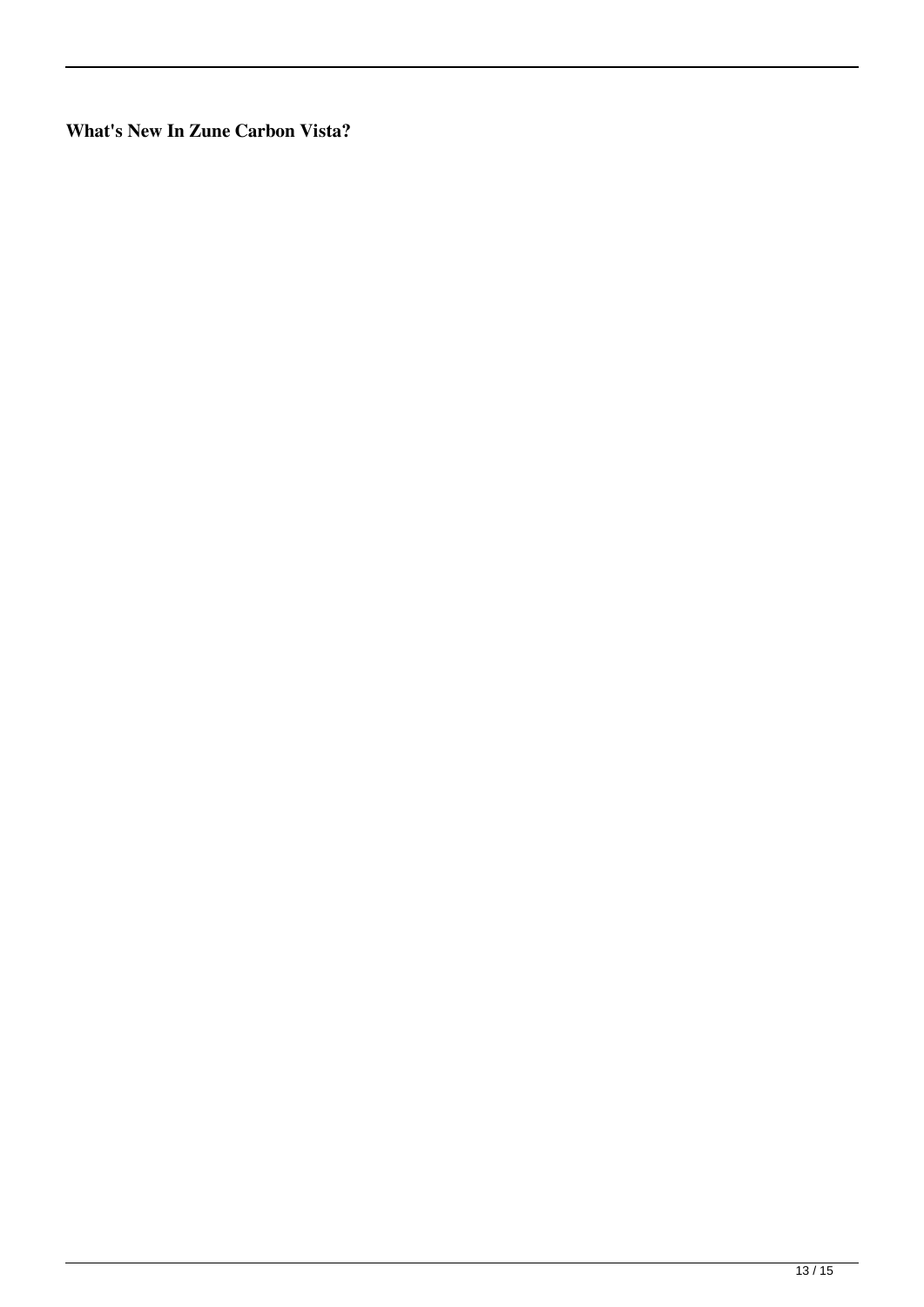Product name: Audio Interface Type: USB audio interface with microphone Output Device: Any USB audio system (e.g. Media Console, Computer, etc) Input Device: USB audio input (e.g. computer, smartphone) USB cable: USB Type-B micro connector to USB Type-A micro connector (via) USB Audio System: USB host computer or Linuxcompatible host (any OS) Processor: Windows XP, Windows 7, or Windows 10 (32/64bit) Display: Desktop computer